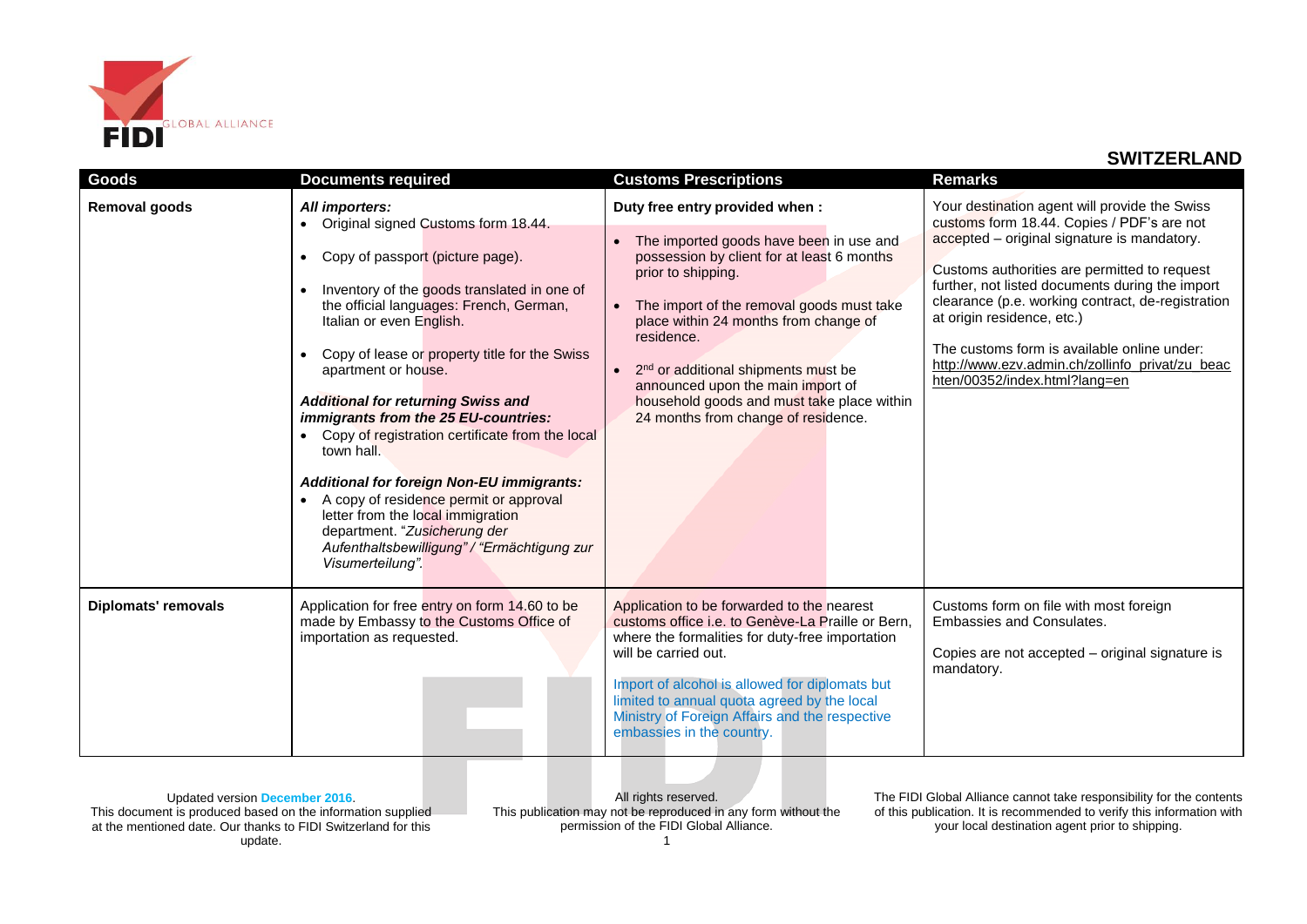

| Goods                                | <b>Documents required</b>                                                                                                                                                                                                                                                                                                                                       | <b>Customs Prescriptions</b>                                                                                                                                                                                                                 | <b>Remarks</b>                                                                                                                                                                                                                                   |
|--------------------------------------|-----------------------------------------------------------------------------------------------------------------------------------------------------------------------------------------------------------------------------------------------------------------------------------------------------------------------------------------------------------------|----------------------------------------------------------------------------------------------------------------------------------------------------------------------------------------------------------------------------------------------|--------------------------------------------------------------------------------------------------------------------------------------------------------------------------------------------------------------------------------------------------|
| <b>Wedding trousseaux</b>            | • Customs form 18.45.<br>Inventory of the goods.<br>$\bullet$<br>Marriage certificate.<br>$\bullet$<br>Residence permit for both partners (if non-<br>Swiss citizens).                                                                                                                                                                                          | Duty free entry provided:<br>Items will be used for another 12 months.<br>Shipment has to take place within 6 months<br>of the civil marriage.                                                                                               | Your destination agent will provide the Swiss<br>customs form 18.45. Copies are not accepted -<br>original signature is mandatory.<br>If used articles only are imported: Clearance as<br>"removal goods" with documents as stipulated<br>above. |
| <b>Inheritance</b>                   | Customs form 18.46.<br>$\bullet$<br>Inventory of the goods with supporting<br>$\bullet$<br>legal declaration or will confirming that the<br>goods to be imported are the rightful<br>property of the inheritor.<br>Certificate of death or equivalent document<br>$\bullet$<br>confirming the last residence of the<br>deceased.<br>Passport copy of inheritor. | Duty free entry provided:<br>Inheritor has residence in Switzerland at the<br>$\bullet$<br>time of death and at the time of import.<br>Only used household goods and effects can<br>$\bullet$<br>be imported duty-free as inheritance goods. | Your destination agent will provide the Swiss<br>customs form 18.46. Copies are not accepted -<br>original signature is mandatory.                                                                                                               |
| New furniture and household<br>goods | Purchase Invoice.<br>$\bullet$<br>Forms EUR 1 certificate of origin where<br>$\bullet$<br>applicable, to allow duty-free entry<br>(EEC/EFTA-countries) or entry at reduced<br>rates from some other countries.                                                                                                                                                  | All new items are subject to duties and taxes<br>$\bullet$<br>payment.<br>Duty is charged by weight.<br>$\bullet$<br>Taxes: VAT is charged at 8.0%.<br>$\bullet$                                                                             | Must be declared separately according to<br>customs tariff headings.<br>Individual weights on invoice or packing list are<br>helpful.                                                                                                            |
| <b>Art work</b>                      | Inventory list showing the art work:<br>$\bullet$ Name.                                                                                                                                                                                                                                                                                                         | Duty free without special documents if part of a<br>removal.                                                                                                                                                                                 | If not part of a removal, same as under New<br>furniture, but duty and tax-free when imported<br>by the artist himself.                                                                                                                          |

Updated version **December 2016**. This document is produced based on the information supplied at the mentioned date. Our thanks to FIDI Switzerland for this update.

All rights reserved. This publication may not be reproduced in any form without the permission of the FIDI Global Alliance.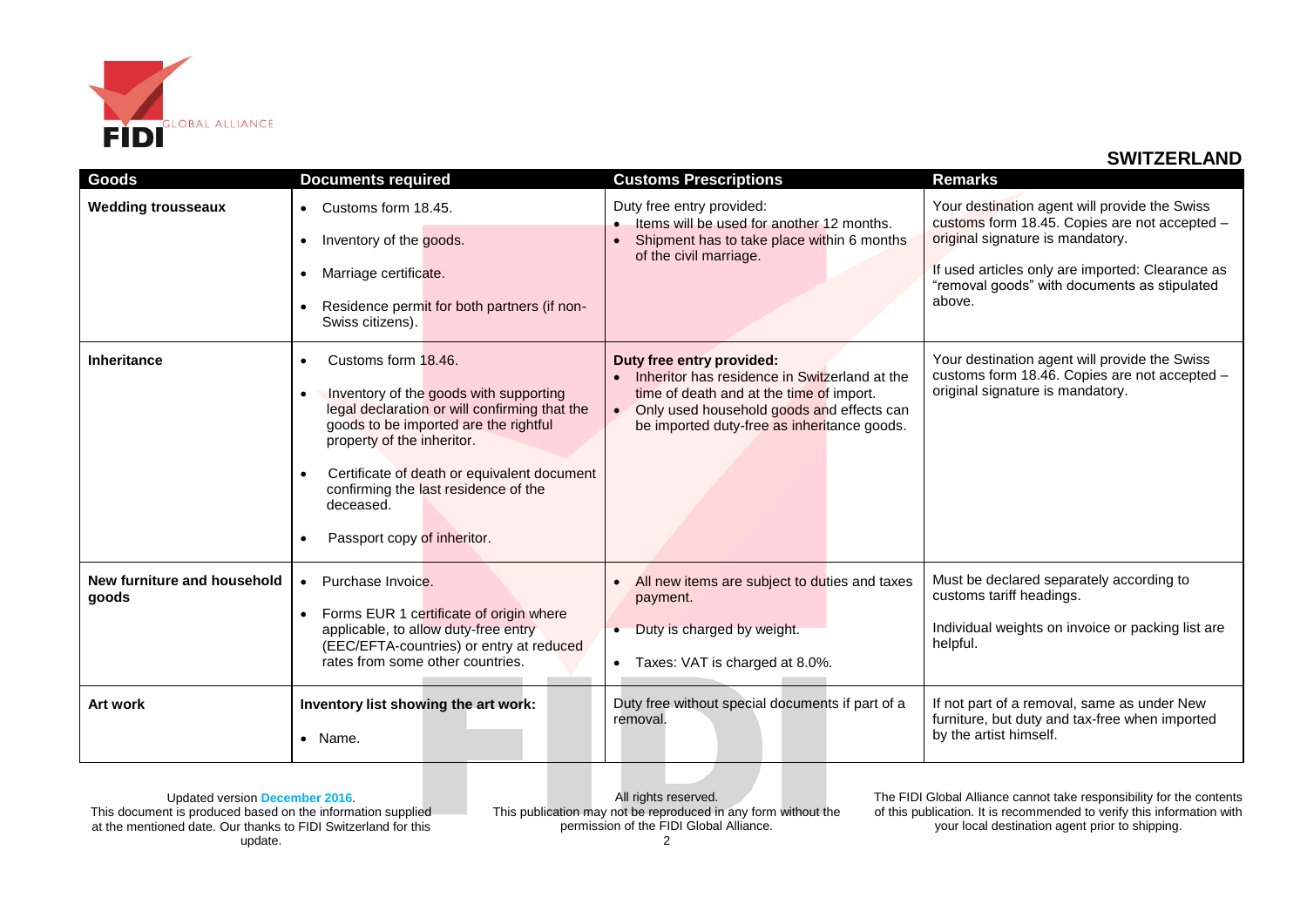

| <b>Goods</b>                                | <b>Documents required</b>                                                                                                                | <b>Customs Prescriptions</b>                                                                                                                                                                                                                                                                                          | <b>Remarks</b>                                                                                                                                                                                                                                                 |
|---------------------------------------------|------------------------------------------------------------------------------------------------------------------------------------------|-----------------------------------------------------------------------------------------------------------------------------------------------------------------------------------------------------------------------------------------------------------------------------------------------------------------------|----------------------------------------------------------------------------------------------------------------------------------------------------------------------------------------------------------------------------------------------------------------|
|                                             | • Year of production.                                                                                                                    |                                                                                                                                                                                                                                                                                                                       |                                                                                                                                                                                                                                                                |
|                                             | • Author/artist.                                                                                                                         |                                                                                                                                                                                                                                                                                                                       |                                                                                                                                                                                                                                                                |
|                                             | • Value (if possible).                                                                                                                   |                                                                                                                                                                                                                                                                                                                       |                                                                                                                                                                                                                                                                |
|                                             | Information is required for statistical data.                                                                                            |                                                                                                                                                                                                                                                                                                                       |                                                                                                                                                                                                                                                                |
| <b>Antiques</b>                             | See Works of art<br>If not part of a removal: - invoice with<br>confirmation that they are over 100 years old.                           | Antiques can be imported duty free but are<br>liable to VAT taxes, see under New furniture.                                                                                                                                                                                                                           |                                                                                                                                                                                                                                                                |
| Motor vehicles (cars, boats,<br>planes etc) | Documents as mentioned under "removal<br>goods" plus:<br>Purchase contract/receipt.<br>$\bullet$<br>Original title or registration card. | Duty free entry provided when:<br>The imported vehicle has been in use and<br>possession by client for at least 6 months<br>prior to shipping.                                                                                                                                                                        | Third party liability insurance is mandatory for<br>the registration and use of a vehicle on Swiss<br>roads. Vehicle cannot be used without number<br>plate (foreign or Swiss).<br>Customs may ask for proof of the first<br>registration/official use of car. |
| Alcoholic beverages: wine,<br>beer etc.     | To be declared on separate inventory.                                                                                                    | Duty free if part of removal and in a reasonable<br>quantity appropriate to the amount of removal<br>goods (max. 200 litres of wine).<br>Import of alcohol is allowed for diplomats but<br>limited to annual quota agreed by the local<br>Ministry of Foreign Affairs and the respective<br>embassies in the country. | Load to allow easy access for inspection. If<br>bought especially for export and not in owners<br>possession prior to the move, dutiable, and may<br>be subject to import quotas.                                                                              |
| <b>Strong liquor (over 25%</b><br>proof)    | Must be declared on separate inventory.                                                                                                  | Duty free up to 12 litres.                                                                                                                                                                                                                                                                                            | For additional quantity very heavy duty and<br>taxes are applied (over SFr.50. - per bottle).                                                                                                                                                                  |

Updated version **December 2016**. This document is produced based on the information supplied at the mentioned date. Our thanks to FIDI Switzerland for this update.

All rights reserved. This publication may not be reproduced in any form without the permission of the FIDI Global Alliance.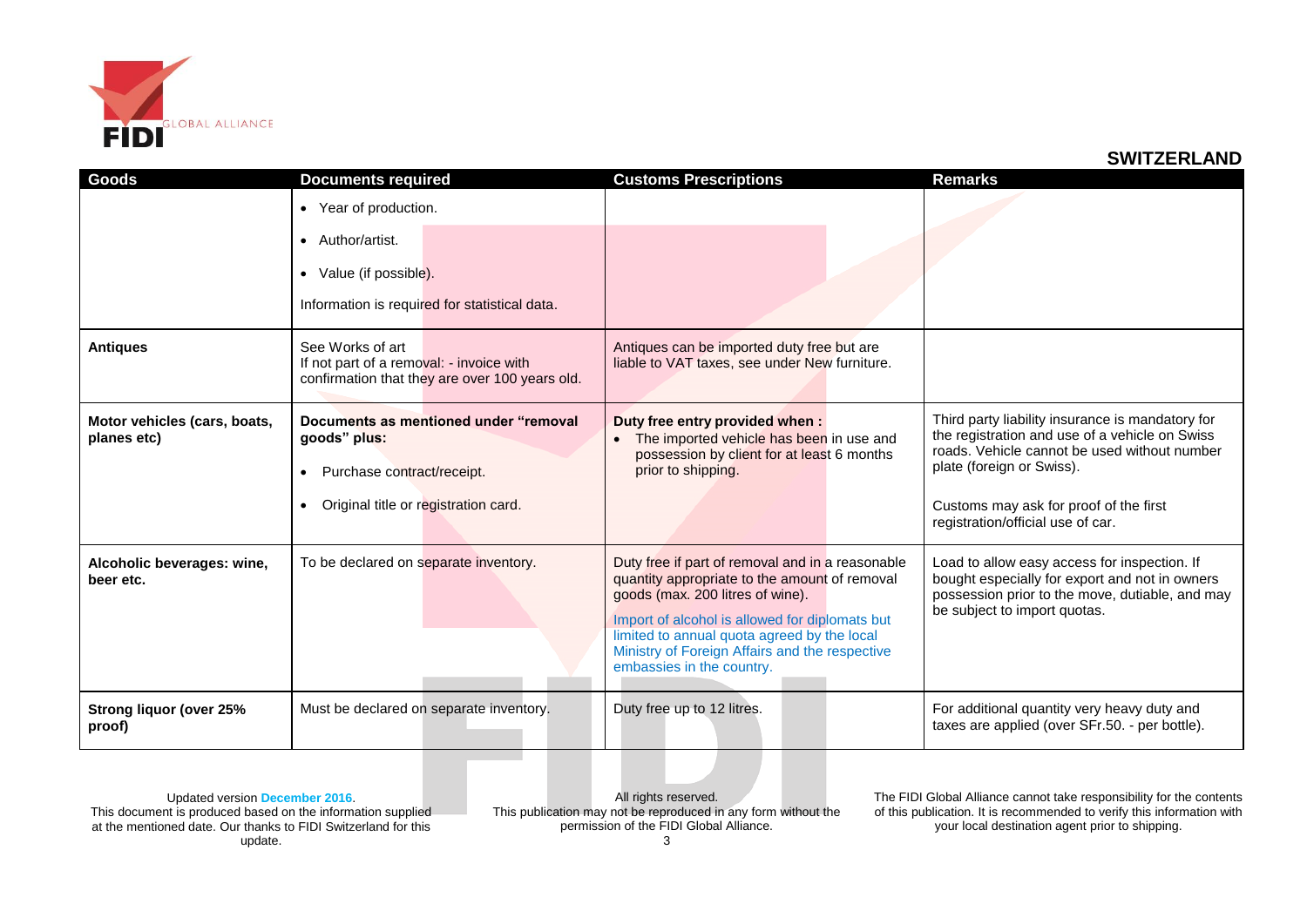

| Goods                      | <b>Documents required</b>                                                                                                                                                                                                                                                                                                                                                                                                                                                                                                                                                                                                              | <b>Customs Prescriptions</b>                                                                                               | <b>Remarks</b>                                                                                                                                                                                                                                                                                   |
|----------------------------|----------------------------------------------------------------------------------------------------------------------------------------------------------------------------------------------------------------------------------------------------------------------------------------------------------------------------------------------------------------------------------------------------------------------------------------------------------------------------------------------------------------------------------------------------------------------------------------------------------------------------------------|----------------------------------------------------------------------------------------------------------------------------|--------------------------------------------------------------------------------------------------------------------------------------------------------------------------------------------------------------------------------------------------------------------------------------------------|
| <b>Firearms</b>            | Exact description on inventory make, model,<br>calibre etc.                                                                                                                                                                                                                                                                                                                                                                                                                                                                                                                                                                            | Some require import permit to be obtained from<br>Federal Authorities in Bern, others not,<br>depending on the exact type. | To be loaded to allow easy access for customs<br>inspection.                                                                                                                                                                                                                                     |
| <b>Plants</b>              | None, if in reasonable quantity together with<br>removal, plant health certificate helpful.                                                                                                                                                                                                                                                                                                                                                                                                                                                                                                                                            | If not together with removal or large quantities,<br>health certificate necessary.                                         |                                                                                                                                                                                                                                                                                                  |
| Pets (dogs, cats, ferrets) | 15 digit ISO Microchip.<br>$\blacksquare$<br>Identity card, Passport or EU Veterinary<br>$\blacksquare$<br>certificate if no pet ID Card available in the<br>country of origin.<br>Rabies vaccination, effective 21 days after<br>$\blacksquare$<br>vaccination until the end of the period of<br>validity (as indicated by the vaccine<br>manufacturer).<br>Additionally, if coming from a country where<br>urban rabies is known:<br>Blood test - required at least 30 days after<br>٠<br>rabies vaccination. At least 4 months must<br>elapse between last rabies vaccination and<br>entry into the country.<br>Import permit.<br>٠ |                                                                                                                            | List of countries where urban rabies is known:<br>http://www.bvet.admin.ch/themen/01614/01884/<br>01889/index.html?lang=en):<br>If relocating with a dog that has a docked tail or<br>ears, customs form 18.44 and supporting<br>documents as per household goods<br>requirements are necessary. |
| Pets (birds)               | Requirements for birds can be found under:<br>http://www.bvet.admin.ch/themen/01614/01884<br>/01885/index.html?lang=en                                                                                                                                                                                                                                                                                                                                                                                                                                                                                                                 |                                                                                                                            |                                                                                                                                                                                                                                                                                                  |

Updated version **December 2016**. This document is produced based on the information supplied at the mentioned date. Our thanks to FIDI Switzerland for this update.

All rights reserved. This publication may not be reproduced in any form without the permission of the FIDI Global Alliance. 4